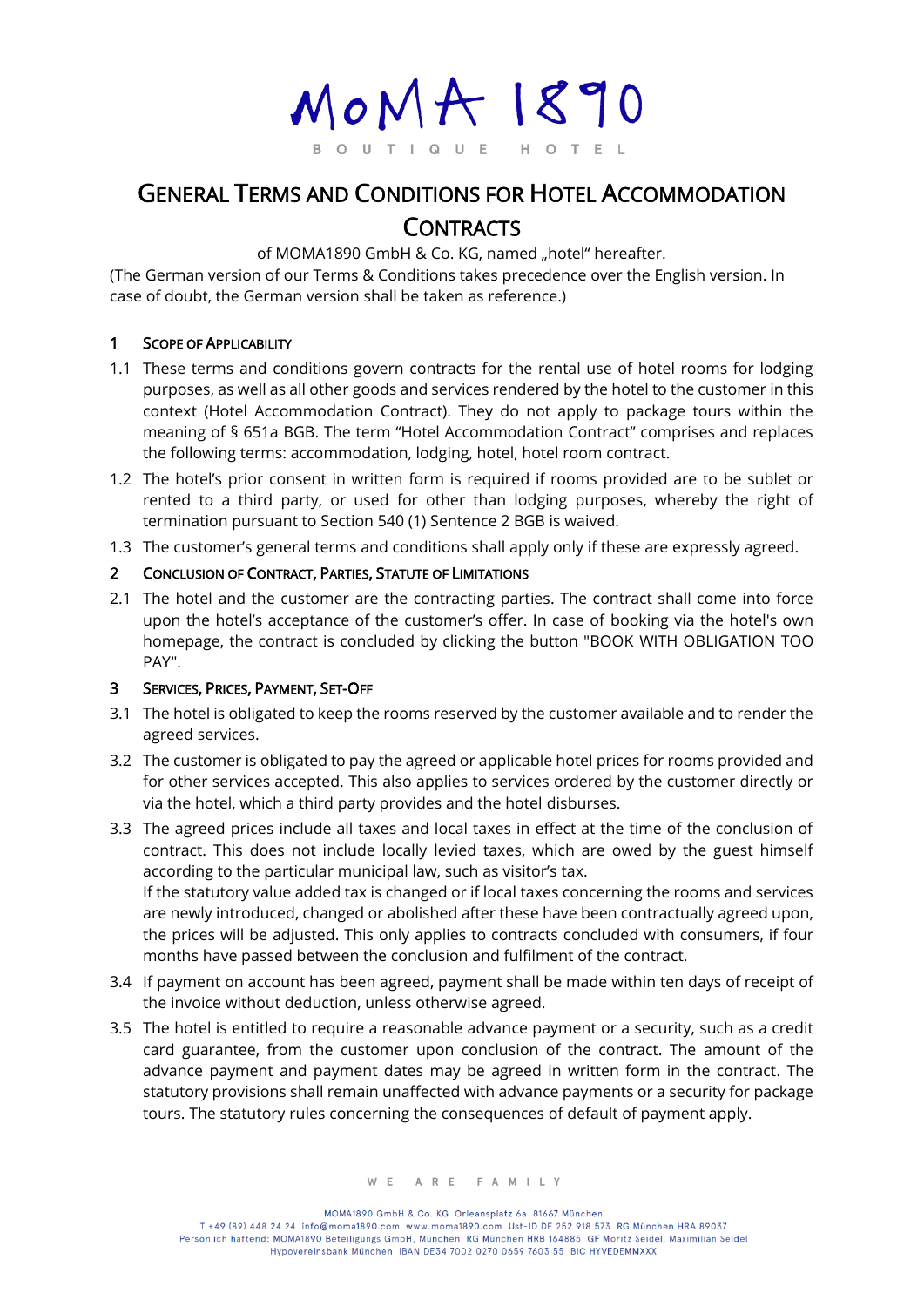$MOMA1890$ BOUTIQUE HOTEL

- 3.6 In justified cases, e.g. the customer's default in payment or expansion of the scope of the contract, the hotel shall be entitled, also after the conclusion of the contract up to the commencement of the stay, to demand an advance payment or a security within the meaning of the above-mentioned No. 3.6 or an increase of the advance payment or a security agreed in the contract up to the total agreed remuneration.
- 3.7 Furthermore, the hotel shall be entitled, at the commencement and during the customer's stay, to demand a reasonable advance payment or security deposit within the meaning of the above-mentioned No. 3.6 for existing and future accounts receivable from the contract, insofar as such has not already been paid pursuant to the above-mentioned No. 3.6 and/or No. 3.7.
- 3.8 The customer may only set-off, reduce or clear a claim by the hotel with a claim which is undisputed or decided with final, res judicata effect.
- 3.9 The customer agrees that the invoice can be sent to him electronically.

### 4 WITHDRAWAL OF THE CUSTOMER (CANCELLATION, ANNULMENT)/ FAILURE TO USE HOTEL SERVICES (NO SHOW)

- 4.1 The customer may unilaterally withdraw from the contract concluded with the hotel only if a right of withdrawal has been expressly agreed in the contract or if a statutory right of withdrawal or termination exists.
- 4.2 Insofar as the hotel and customer have agreed upon a date for a cost-free withdrawal from the contract, the customer may withdraw from the contract up to that date without incurring payment or damage compensation claims by the hotel. The customer's right of withdrawal shall expire, if he does not exercise his right of withdrawal vis-à-vis the hotel by the agreed date in text form.
- 4.3 If a contractual right of withdrawal was not agreed or has expired and a statutory right of withdrawal or cancellation is not given the agreed hotel services shall be paid regardless of whether the customer avails himself of the contractual services. The hotel must credit the income from renting the rooms to other parties as well as for saved expenses. If the rooms are not rented otherwise, the hotel can demand the contractually agreed rate and assess a lump sum for the saved expenses of the hotel. In this case, the customer is obligated to pay at least 80% of the contractually agreed rate for lodging with or without breakfast as well as all-inclusive arrangements with contracted services. The customer is entitled to prove that the above-mentioned claim has not accrued at all or has not amounted to the demanded sum.

## 5 WITHDRAWAL OF THE HOTEL

- 5.1 Insofar as it was agreed that the customer can withdraw from the contract at no cost within a certain period of time, the hotel is entitled for its part to withdraw from the contract during this period of time if inquiries from other customers regarding the contractually reserved rooms exist and the customer, upon inquiry thereof by the hotel with a reasonable deadline set, does not waive his right of withdrawal. This applies accordingly to the granting of an option if other inquiries exist and the customer is not prepared to make a firm booking upon inquiry by the hotel with a reasonable deadline.
- 5.2 If an agreed advance payment or an advance payment or a security demanded pursuant to No. 3.6 and/or No. 3.7 is not made even after a reasonable grace period set by the hotel has expired, then the hotel is likewise entitled to withdraw from the contract.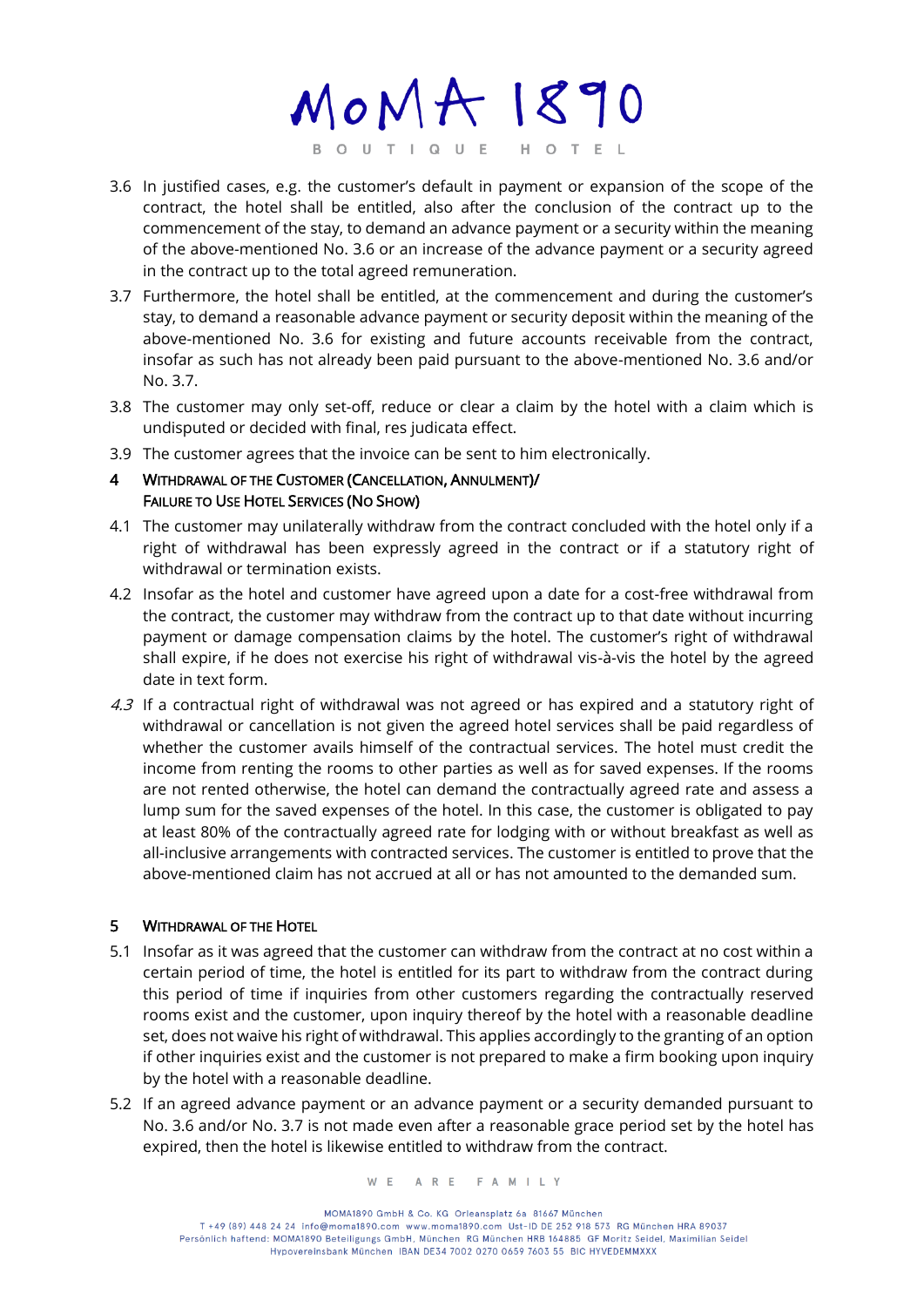$M o M A 1890$ BOUTIQUE HOTEL

- 5.3 Moreover, the hotel is entitled to effect extraordinary withdrawal from the contract for a materially justifiable cause, in particular if
	- force majeure or other circumstances beyond the hotel's control render the fulfillment of the contract impossible;
	- rooms or spaces are reserved with culpably misleading or false information or concealment regarding essential facts; the identity or solvency of the customer or the purpose of his stay can constitute essential facts;
	- the hotel has justified cause to believe that use of the hotel's services might jeopardize the smooth operation of the hotel, its security or public reputation, without being attributable to the hotel's sphere of control or organization;
	- the purpose or the cause of the stay is illegal;
	- there is a breach of the above-mentioned No. 1.2.
- 5.4 The justified withdrawal by the hotel constitutes no claims for damages for the customer. Should the hotel have a claim for damages against the customer in the event of a withdrawal in accordance with subsections 5.2 or 5.3 above, the hotel may make a lump-sum payment for such damages. Clause 4.3 shall apply accordingly in this case.

### 6 ROOM AVAILABILITY, DELIVERY AND RETURN

- 6.1 The customer does not acquire the right to be provided specific rooms insofar as this is not expressly agreed in text form.
- 6.2 Reserved rooms are available to the customer starting at 2:00 p.m. on the agreed arrival date. The customer does not have the right to earlier availability.
- 6.3 Rooms must be vacated and made available to the hotel no later than 12:00 noon on the agreed departure date. After that time, on the grounds of the delayed vacating of the room for use exceeding the contractual time, the hotel may charge 50% of the full accommodation rate (list price) for the additional use of the room until 3:00 p.m. (after 3:00 p.m.: 100%). Contractual claims of the customer shall not be established hereby. The customer is at liberty to prove that the hotel has no or a much lower claim for charges for use of the room.

## 7 LIABILITY OF THE HOTEL

- 7.1 The hotel is liable for harm inflicted on life, limb and physical health. Further it is liable for other damage caused with full intent or gross negligence or due to intentional or grossly negligent violation of obligations typical for the contract. Typical contractual obligations are those obligations that make the proper execution of the contract possible in the first place and on the fulfillment of which the customer relies and may rely. A breach of obligation of the hotel is deemed to be the equivalent to a breach of a statutory representative or vicarious agent. All other claims for damages are excluded, if not determined differently in this No. 7. Should disruptions or defects in the performance of the hotel occur, the hotel shall act to remedy such upon knowledge thereof or upon objection by the customer made without undue delay. The customer shall be obliged to undertake actions reasonable for him to eliminate the disruption and to keep any possible damage to a minimum.
- 7.2 The hotel is liable to the customer for property brought into the hotel in accordance with the statutory provisions. It recommends the use of the hotel or room safe. If the guest wishes to bring with him money, securities, stocks, bonds or valuables with a value of more than 800 EUR or other things with a value of more than 3500 EUR, a separate safekeeping agreement is necessary.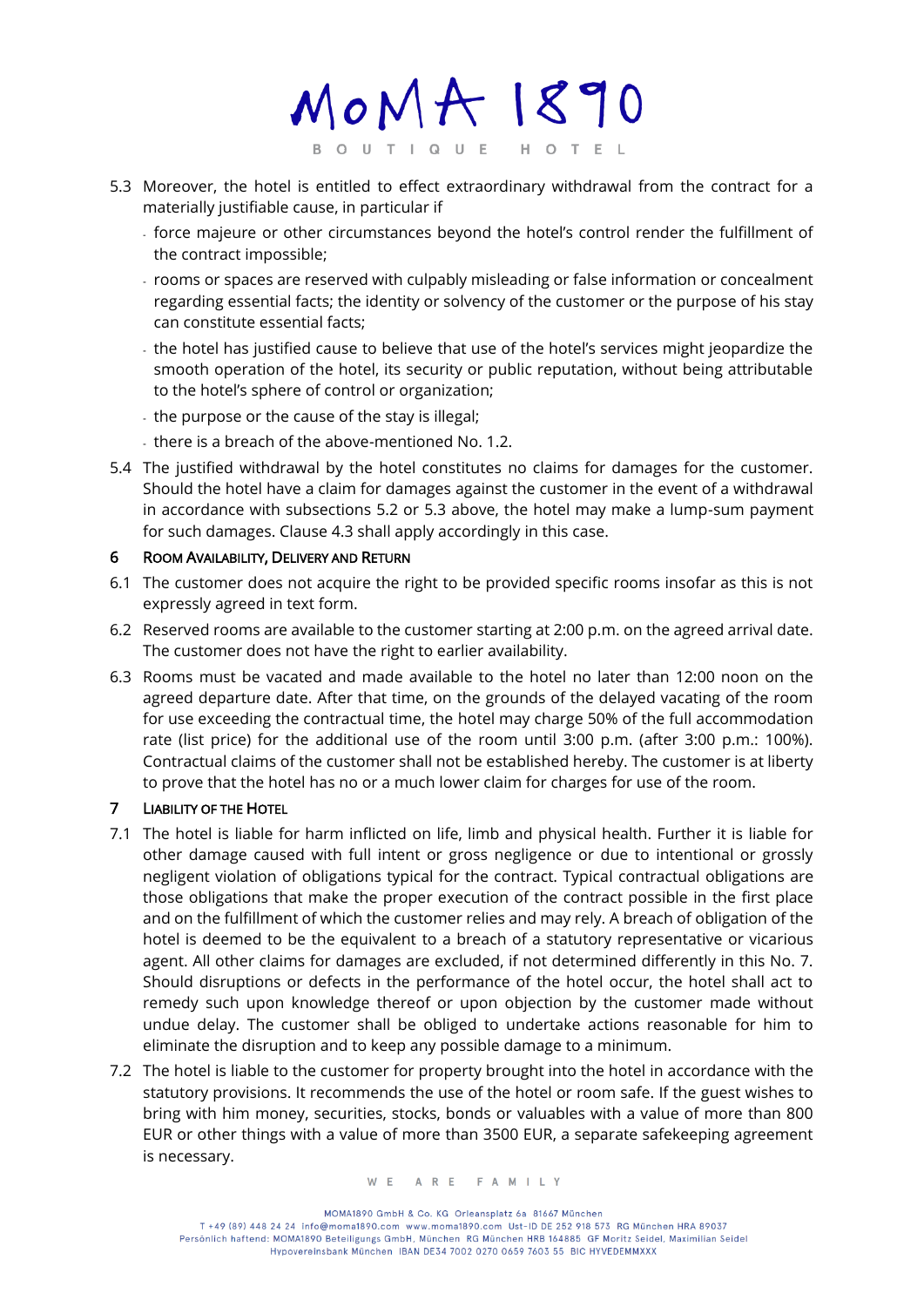MOMA 1890 BOUTIQUE HOTEL

- 7.3 Insofar as a parking space is provided to the customer in the hotel garage or a hotel parking lot, this does not constitute a safekeeping agreement, even if a fee is exchanged. The hotel only assumes liability for loss of or damage to motor vehicles parked or manoeuvred on the hotel's property and the contents thereof only pursuant to the preceding No. 7.1, sentences 1 to 4.
- 7.4 Wake-up calls are carried out by the hotel with the greatest possible diligence. Messages, mail, and merchandise deliveries for guests shall be handled with care. The hotel will deliver, hold, and, for a fee, forward such items (on request). The hotel only assumes liability according to the preceding No. 7, sentences 1 to 4.

#### 8 FINAL PROVISIONS

- 8.1 Amendments and supplements to the contract, the acceptance of offers or these general terms and conditions should be made in written form. Unilateral amendments or supplements are invalid.
- 8.2 If the customer is a merchant or a legal entity under public law, the exclusive place of jurisdiction is Munich. However, the hotel may also sue the customer at the customer's place of business. The same applies in each case to customers who do not fall under sentence 1 if they do not have their registered office or place of residence in a member state of the EU.
- 8.3 The contract is governed by and shall be construed in accordance with German law. The application of the UN Convention on the International Sale of Goods is precluded.
- 8.4 In accordance with the legal obligation, the Hotel points out that the European Union has established an online platform for the out-of-court settlement of consumer disputes ("ODR platform"): http://ec.europa.eu/consumers/odr/. However, the Hotel does not participate in dispute resolution proceedings before consumer arbitration boards.

Should individual provisions of these general terms and conditions be or become invalid or void, the validity of the remaining provisions shall remain unaffected thereby. The statutory provisions shall also be applicable.

MOMA1890 GmbH & Co. KG Orleansplatz 6a 81667 München

T +49 (89) 448 24 24 info@moma1890.com www.moma1890.com Ust-ID DE 252 918 573 RG München HRA 89037 Persönlich haftend: MOMA1890 Beteiligungs GmbH, München RG München HRB 164885 GF Moritz Seidel, Maximilian Seidel Hypovereinsbank München IBAN DE34 7002 0270 0659 7603 55 BIC HYVEDEMMXXX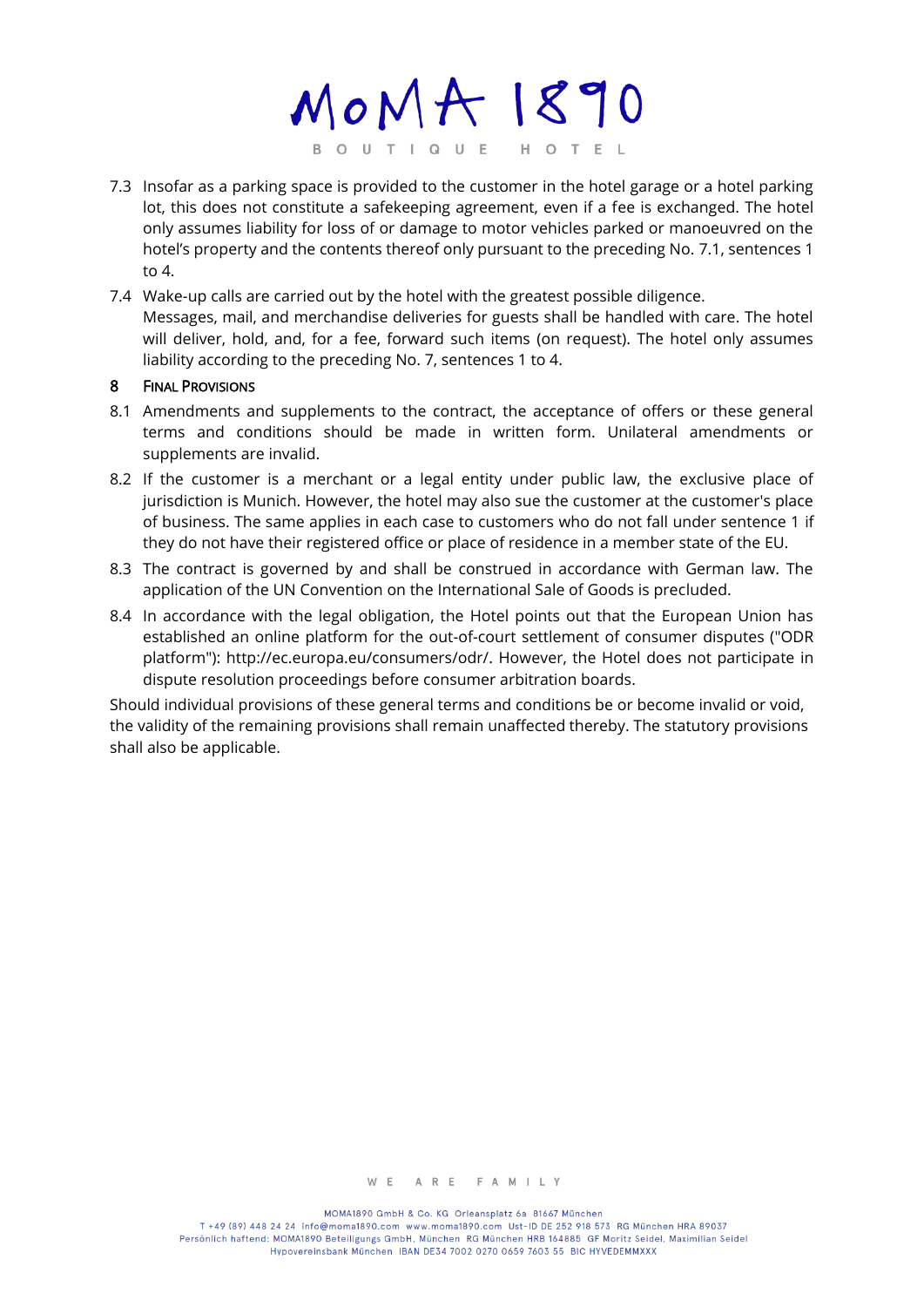MOMA 1890 O U T I Q U E H O T

## ALLGEMEINE GESCHÄFTSBEDINGUNGEN FÜR DEN HOTELAUFNAHMEVERTRAG

der MOMA1890 GmbH & Co. KG, im folgenden "Hotel" genannt.

### 1 GELTUNGSBEREICH

- 1.1 Diese Geschäftsbedingungen gelten für Verträge über die mietweise Überlassung von Hotelzimmern zur Beherbergung sowie alle in diesem Zusammenhang für den Kunden erbrachten weiteren Leistungen und Lieferungen des Hotels (Hotelaufnahmevertrag). Sie gelten nicht für Pauschalreisen im Sinne des § 651a BGB. Der Begriff "Hotelaufnahmevertrag" umfasst und ersetzt folgende Begriffe: Beherbergungs-, Gastaufnahme-, Hotel-, Hotelzimmervertrag.
- 1.2 Die Unter- oder Weitervermietung der überlassenen Zimmer sowie deren Nutzung zu anderen als Beherbergungszwecken bedürfen der vorherigen Zustimmung des Hotels in Textform, wobei das Recht zur Kündigung gemäß § 540 Absatz 1 Satz 2 BGB abbedungen wird.
- 1.3 Allgemeine Geschäftsbedingungen des Kunden finden nur Anwendung, wenn dies ausdrücklich vereinbart wurde.

### 2 VERTRAGSABSCHLUSS, -PARTNER, VERJÄHRUNG

2.1 Vertragspartner sind das Hotel und der Kunde. Der Vertrag kommt durch die Annahme des Antrags des Kunden durch das Hotel zustande. Für den Fall der Buchung über die hoteleigene Homepage kommt der Vertrag über Anklicken des Buttons "ZAHLUNGSPFLICHTIG BUCHEN" zustande.

### 3 LEISTUNGEN, PREISE, ZAHLUNG, AUFRECHNUNG

- 3.1 Das Hotel ist verpflichtet, die vom Kunden gebuchten Zimmer bereitzuhalten und die vereinbarten Leistungen zu erbringen.
- 3.2 Der Kunde ist verpflichtet, die für die Zimmerüberlassung und die von ihm in Anspruch genommenen weiteren Leistungen vereinbarten bzw. geltenden Preise des Hotels zu zahlen. Dies gilt auch für vom Kunden direkt oder über das Hotel beauftragte Leistungen, die durch Dritte erbracht und vom Hotel verauslagt werden.
- 3.3 Die vereinbarten Preise verstehen sich einschließlich der zum Zeitpunkt des Vertragsschlusses geltenden Steuern und lokalen Abgaben. Nicht enthalten sind lokale Abgaben, die nach dem jeweiligen Kommunalrecht vom Gast selbst geschuldet sind, wie zum Beispiel Kurtaxe. Bei Änderung der gesetzlichen Umsatzsteuer oder der Neueinführung, Änderung oder Abschaffung lokaler Abgaben auf den Leistungsgegenstand nach Vertragsschluss werden die Preise entsprechend angepasst. Bei Verträgen mit Verbrauchern gilt dieses nur, wenn der Zeitraum zwischen Vertragsabschluss und Vertragserfüllung vier Monate überschreitet.
- 3.4 Wurde Zahlung auf Rechnung vereinbart, so hat die Zahlung vorbehaltlich einer abweichenden Vereinbarung – binnen zehn Tagen ab Zugang der Rechnung ohne Abzug zu erfolgen.
- 3.5 Das Hotel ist berechtigt, bei Vertragsschluss vom Kunden eine angemessene Vorauszahlung oder Sicherheitsleistung, zum Beispiel in Form einer Kreditkartengarantie, zu verlangen. Die Höhe der Vorauszahlung und die Zahlungstermine können im Vertrag in Textform vereinbart werden. Bei Zahlungsverzug des Kunden gelten die gesetzlichen Regelungen.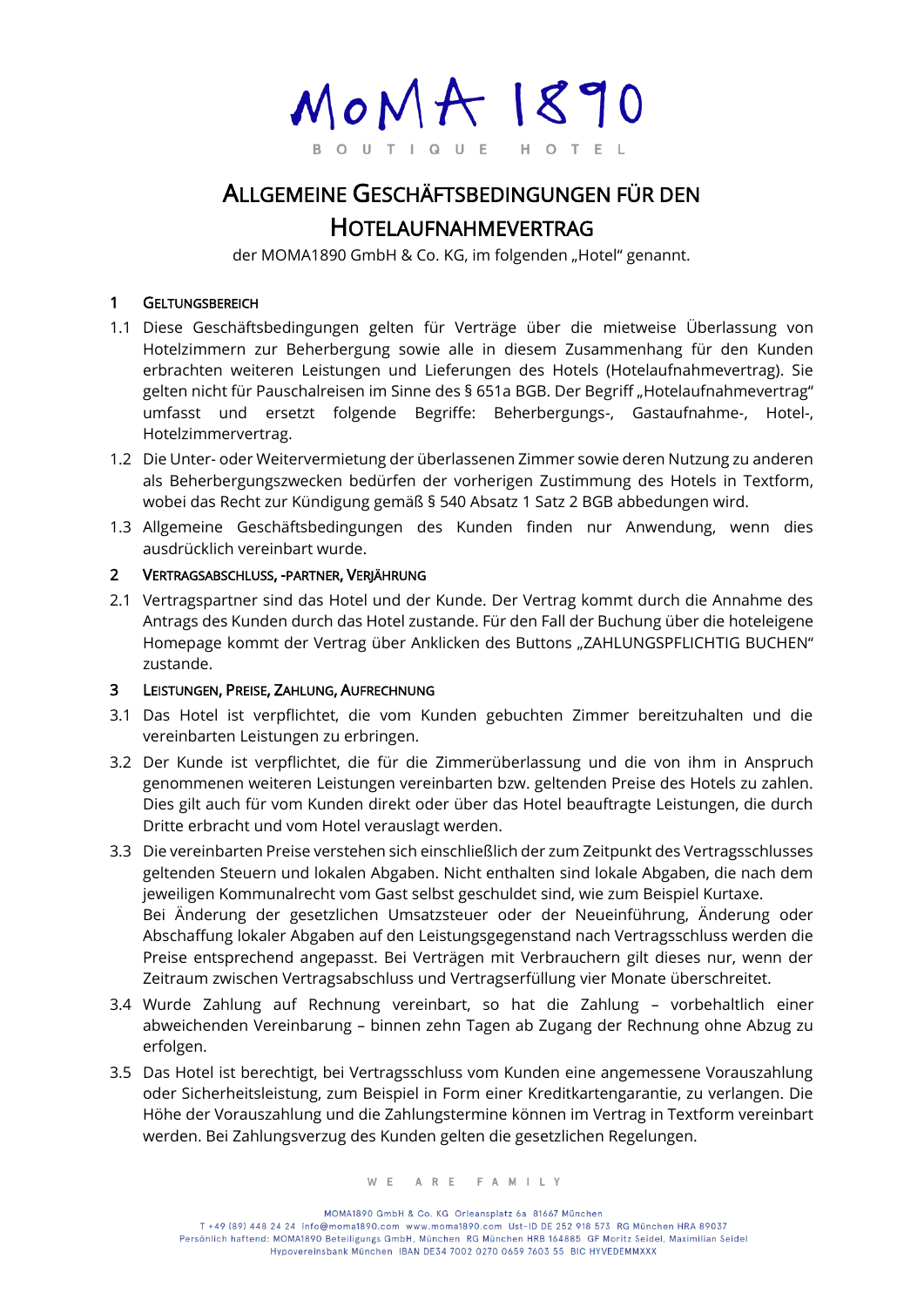MOMA 1890 BOUTIQUE HOTEL

- 3.6 In begründeten Fällen, zum Beispiel Zahlungsrückstand des Kunden oder Erweiterung des Vertragsumfanges, ist das Hotel berechtigt, auch nach Vertragsschluss bis zu Beginn des Aufenthaltes eine Vorauszahlung oder Sicherheitsleistung im Sinne vorstehender Ziffer 3.6 oder eine Anhebung der im Vertrag vereinbarten Vorauszahlung oder Sicherheitsleistung bis zur vollen vereinbarten Vergütung zu verlangen.
- 3.7 Das Hotel ist ferner berechtigt, zu Beginn und während des Aufenthaltes vom Kunden eine angemessene Vorauszahlung oder Sicherheitsleistung im Sinne vorstehender Ziffer 3.6 für bestehende und künftige Forderungen aus dem Vertrag zu verlangen, soweit eine solche nicht bereits gemäß vorstehender Ziffer 3.6 und/oder Ziffer 3.7 geleistet wurde.
- 3.8 Der Kunde kann nur mit einer unstreitigen oder rechtskräftigen Forderung gegenüber einer Forderung des Hotels aufrechnen oder verrechnen.
- 3.9 Der Kunde ist damit einverstanden, dass ihm die Rechnung auf elektronischem Weg übermittelt werden kann.

### 4 RÜCKTRITT DES KUNDEN (ABBESTELLUNG, STORNIERUNG)/ NICHTINANSPRUCHNAHME DER LEISTUNGEN DES HOTELS (NO SHOW)

- 4.1 Eine einseitige Lösung des Kunden von dem mit dem Hotel geschlossenen Vertrag ist nur möglich, wenn ein Rücktrittsrecht im Vertrag ausdrücklich vereinbart wurde oder ein gesetzliches Rücktritts- oder Kündigungsrecht besteht.
- 4.2 Sofern zwischen dem Hotel und dem Kunden ein Termin zum kostenfreien Rücktritt vom Vertrag vereinbart wurde, kann der Kunde bis dahin vom Vertrag zurücktreten, ohne Zahlungs- oder Schadensersatzansprüche des Hotels auszulösen. Das Rücktrittsrecht des Kunden erlischt, wenn er dieses nicht bis zum vereinbarten Termin gegenüber dem Hotel in Textform ausübt.
- 4.3 Ist ein Rücktrittsrecht nicht vereinbart oder bereits erloschen und besteht auch kein gesetzliches Rücktritts- oder Kündigungsrecht, behält das Hotel den Anspruch auf die vereinbarte Vergütung trotz Nichtinanspruchnahme der Leistung. Das Hotel hat die Einnahmen aus anderweitiger Vermietung der Zimmer sowie die ersparten Aufwendungen anzurechnen. Werden die Zimmer nicht anderweitig vermietet, so kann das Hotel den Abzug für ersparte Aufwendungen pauschalieren. Der Kunde ist in diesem Fall verpflichtet, mindestens 80% des vertraglich vereinbarten Preises für Übernachtung mit oder ohne Frühstück sowie für Pauschalarrangements mit Fremdleistungen zu zahlen. Dem Kunden steht der Nachweis frei, dass der vorgenannte Anspruch nicht oder nicht in der geforderten Höhe entstanden ist.

## 5 RÜCKTRITT DES HOTELS

- 5.1 Sofern vereinbart wurde, dass der Kunde innerhalb einer bestimmten Frist kostenfrei vom Vertrag zurücktreten kann, ist das Hotel in diesem Zeitraum seinerseits berechtigt, vom Vertrag zurückzutreten, wenn Anfragen anderer Kunden nach den vertraglich gebuchten Zimmern vorliegen und der Kunde auf Rückfrage des Hotels mit angemessener Fristsetzung auf sein Recht zum Rücktritt nicht verzichtet. Dies gilt entsprechend bei Einräumung einer Option, wenn andere Anfragen vorliegen und der Kunde auf Rückfrage des Hotels mit angemessener Fristsetzung nicht zur festen Buchung bereit ist.
- 5.2 Wird eine gemäß Ziffer 3.6 und/oder Ziffer 3.7 vereinbarte oder verlangte Vorauszahlung oder Sicherheitsleistung auch nach Verstreichen einer vom Hotel gesetzten angemessenen Nachfrist nicht geleistet, so ist das Hotel ebenfalls zum Rücktritt vom Vertrag berechtigt.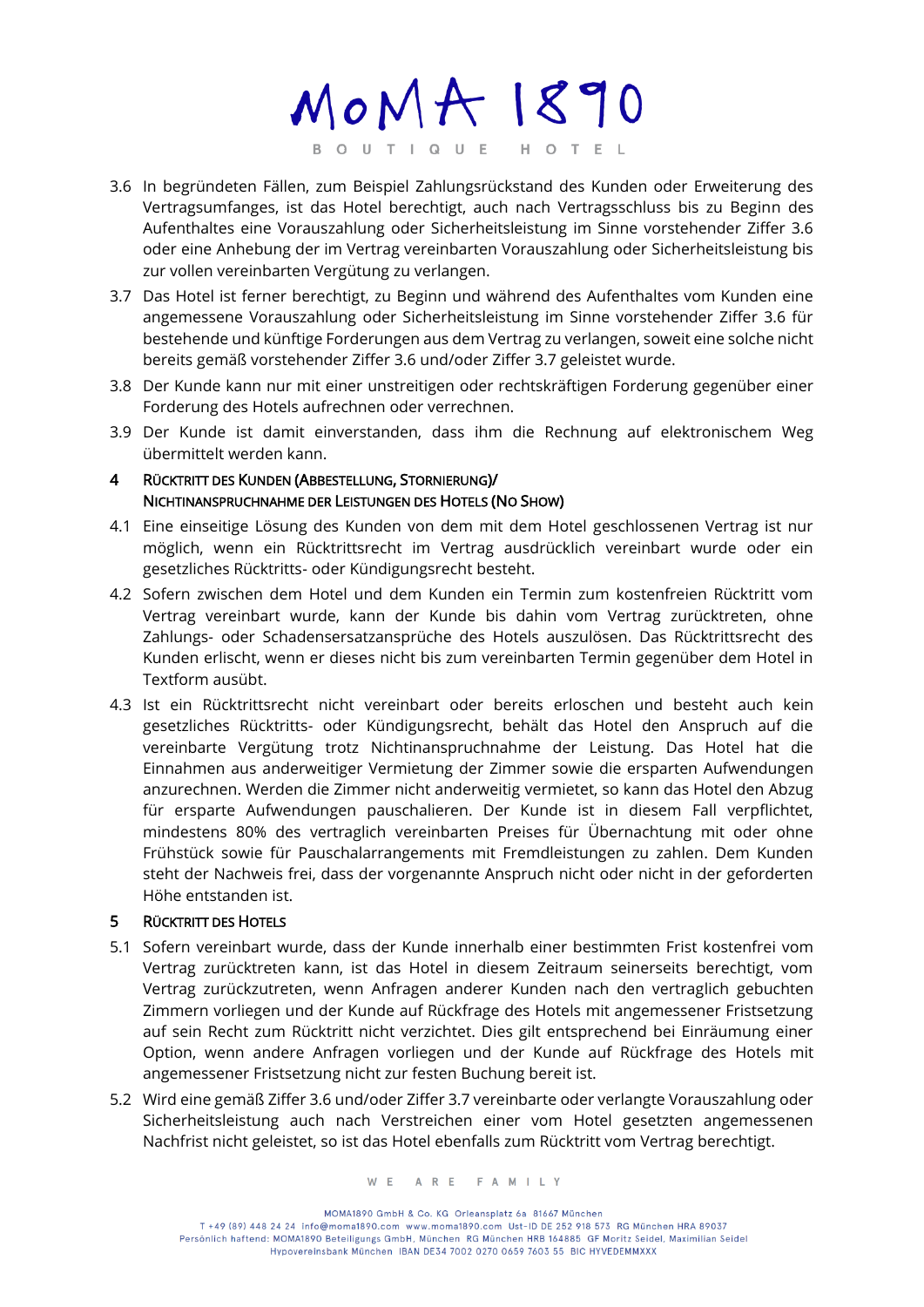MOMA 1890 BOUTIQUE HOTEL

- 5.3 Ferner ist das Hotel berechtigt, aus sachlich gerechtfertigtem Grund vom Vertrag außerordentlich zurückzutreten, insbesondere falls
	- Höhere Gewalt oder andere vom Hotel nicht zu vertretende Umstände die Erfüllung des Vertrages unmöglich machen;
	- Zimmer oder Räume schuldhaft unter irreführender oder falscher Angabe oder Verschweigen wesentlicher Tatsachen gebucht werden; wesentlich kann dabei die Identität des Kunden, die Zahlungsfähigkeit oder der Aufenthaltszweck sein;
	- das Hotel begründeten Anlass zu der Annahme hat, dass die Inanspruchnahme der Leistung den reibungslosen Geschäftsbetrieb, die Sicherheit oder das Ansehen des Hotels in der Öffentlichkeit gefährden kann, ohne dass dies dem Herrschafts- bzw. Organisationsbereich des Hotels zuzurechnen ist;
	- der Zweck bzw. der Anlass des Aufenthaltes gesetzeswidrig ist;
	- ein Verstoß gegen oben genannte Ziffer 1.2 vorliegt.
- 5.4 Der berechtigte Rücktritt des Hotels begründet keinen Anspruch des Kunden auf Schadensersatz. Sollte bei einem Rücktritt nach vorstehender Ziffer 5.2 oder 5.3 ein Schadensersatzanspruch des Hotels gegen den Kunden bestehen, so kann das Hotel diesen pauschalieren. Die Ziffer 4.3 gilt in diesem Fall entsprechend.

#### 6 ZIMMERBEREITSTELLUNG, -ÜBERGABE UND -RÜCKGABE

- 6.1 Der Kunde erwirbt keinen Anspruch auf die Bereitstellung bestimmter Zimmer, soweit dieses nicht ausdrücklich in Textform vereinbart wurde.
- 6.2 Gebuchte Zimmer stehen dem Kunden ab 14:00 Uhr des vereinbarten Anreisetages zur Verfügung. Der Kunde hat keinen Anspruch auf frühere Bereitstellung.
- 6.3 Am vereinbarten Abreisetag sind die Zimmer dem Hotel spätestens um 12:00 Uhr geräumt zur Verfügung zu stellen. Danach kann das Hotel aufgrund der verspäteten Räumung des Zimmers für dessen vertragsüberschreitende Nutzung bis 15:00 Uhr 50% des vollen Logispreises (Listenpreises) in Rechnung stellen, ab 15:00 Uhr 100%. Vertragliche Ansprüche des Kunden werden hierdurch nicht begründet. Ihm steht es frei nachzuweisen, dass dem Hotel kein oder ein wesentlich niedrigerer Anspruch auf Nutzungsentgelt entstanden ist.

### 7 HAFTUNG DES HOTELS

7.1 Das Hotel haftet für von ihm zu vertretende Schäden aus der Verletzung des Lebens, des Körpers oder der Gesundheit. Weiterhin haftet es für sonstige Schäden, die auf einer vorsätzlichen oder grob fahrlässigen Pflichtverletzung des Hotels beziehungsweise auf einer vorsätzlichen oder fahrlässigen Verletzung von vertragstypischen Pflichten des Hotels beruhen. Vertragstypische Pflichten sind solche Pflichten, die die ordnungsgemäße Durchführung des Vertrages erst ermöglichen und auf deren Erfüllung der Kunde vertraut und vertrauen darf. Einer Pflichtverletzung des Hotels steht die eines gesetzlichen Vertreters oder Erfüllungsgehilfen gleich. Weitergehende Schadensersatzansprüche sind, soweit in dieser Ziffer 7 nicht anderweitig geregelt, ausgeschlossen. Sollten Störungen oder Mängel an den Leistungen des Hotels auftreten, wird das Hotel bei Kenntnis oder auf unverzügliche Rüge des Kunden bemüht sein, für Abhilfe zu sorgen. Der Kunde ist verpflichtet, das ihm Zumutbare beizutragen, um die Störung zu beheben und einen möglichen Schaden gering zu halten.

MOMA1890 GmbH & Co. KG Orleansplatz 6a 81667 München T +49 (89) 448 24 24 info@moma1890.com www.moma1890.com Ust-ID DE 252 918 573 RG München HRA 89037 Persönlich haftend: MOMA1890 Beteiligungs GmbH, München RG München HRB 164885 GF Moritz Seidel, Maximilian Seidel Hypovereinsbank München IBAN DE34 7002 0270 0659 7603 55 BIC HYVEDEMMXXX